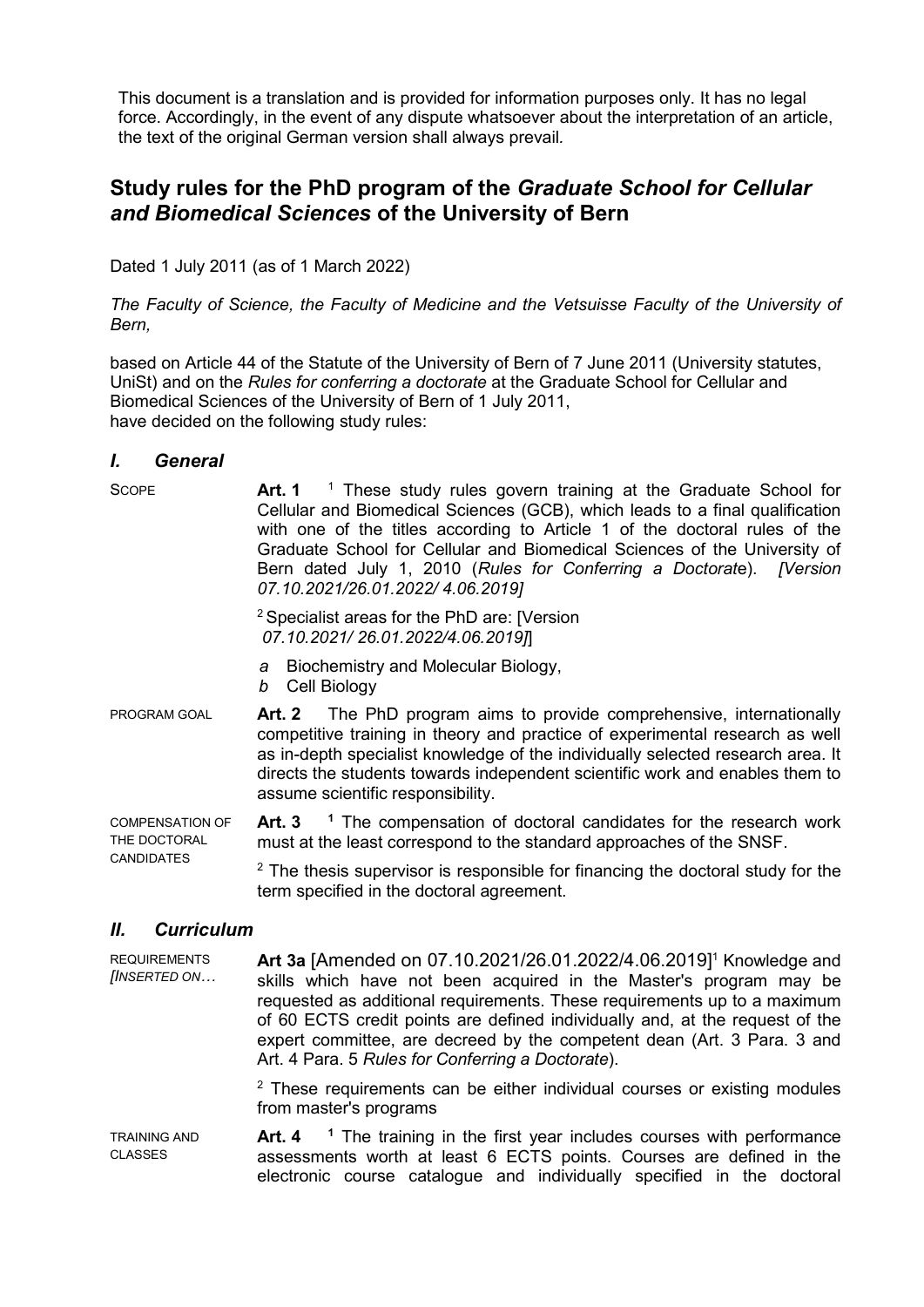agreement. The course catalogue can be changed by the Expert Committees upon request.

<sup>2</sup> The Thesis Committee defines the courses to be taken. *[Amended on 07.10.2021/26.01.2022/4.06.2019]*.

<sup>3</sup> If a justified application is submitted to the Expert Committee, a doctoral student can attend courses outside the catalogue and have them credited.

<sup>4</sup> The Thesis Committee assures that the doctoral candidate actively participates in lab meetings and journal clubs and is provided with the opportunity to present the research work at conferences or congresses.

<sup>5</sup> The PhD program for medical graduates is based on the guidelines of the national MD,PhD program (issued by the Swiss Academy of Medical Sciences), which is made up of a *basic part* and a *dissertation*. In the basic part, students complete an additional training of 25 ECTS credit points. The basic part can be partly acquired in the basic studies of medicine, as part of the Master's thesis or in the first year of the PhD program. *[Amended on 07.10.2021/26.01.2022/4.06.2019]*.

Art. 5 <sup>1</sup> The performance assessments of the respective courses must be passed.

 $2$  For courses without a performance assessment, the performance assessment takes the form of a 30-minute oral presentation in which the acquired competences are reflected (with reference to the student's own research work). Examiners are the thesis supervisor and the mentor.

**<sup>3</sup>** At least one performance assessment must be passed within the first year. All performance assessments required to obtain ECTS credits must be carried out within the first 18 months.

<sup>4</sup> The "mid-term evaluation" takes place within the second year of study. It comprises a 45-minute public presentation of the research work carried out up to that point. The subsequent discussion is led by the mentor and consists of a public and non-public component, which together last no more than 60 minutes. The grades are awarded by the Thesis Committee according to Article 9 paragraph 3 of the *Rules for Conferring a Doctorate*.

DISSERTATION **Art. 6** 1 In addition to the published or submitted manuscripts, the dissertation must include a detailed introduction to the topic and an overall discussion of the results of the work.

> $2$  The dissertation must be accompanied by a curriculum vitae and a list of publications as well as the following, dated and signed declaration: *"I hereby declare that I have written this work independently and have not used any sources other than those indicated. I have marked as such all passages that have been taken literally or logically from sources. I am aware that otherwise the Senate is entitled to withdraw the doctorate pursuant to Article 36 paragraph 1 letter r of the Law on the University of 5 September 1996 and Article 69 of the University Statute of 7 June 2011.*

> *For the purposes of reviewing and verifying compliance with the Declaration of Independence and the regulations on plagiarism, I hereby grant the University of Bern the right to process the personal data required for this purpose and to carry out acts of use, in particular to duplicate the dissertation and store it permanently in a database and to use it or make it available for the purpose of verifying the work of third parties".* [Amended on 07.10.2021/26.01.2022/4.06.2019*]*

PERFORMANCE MONITORING